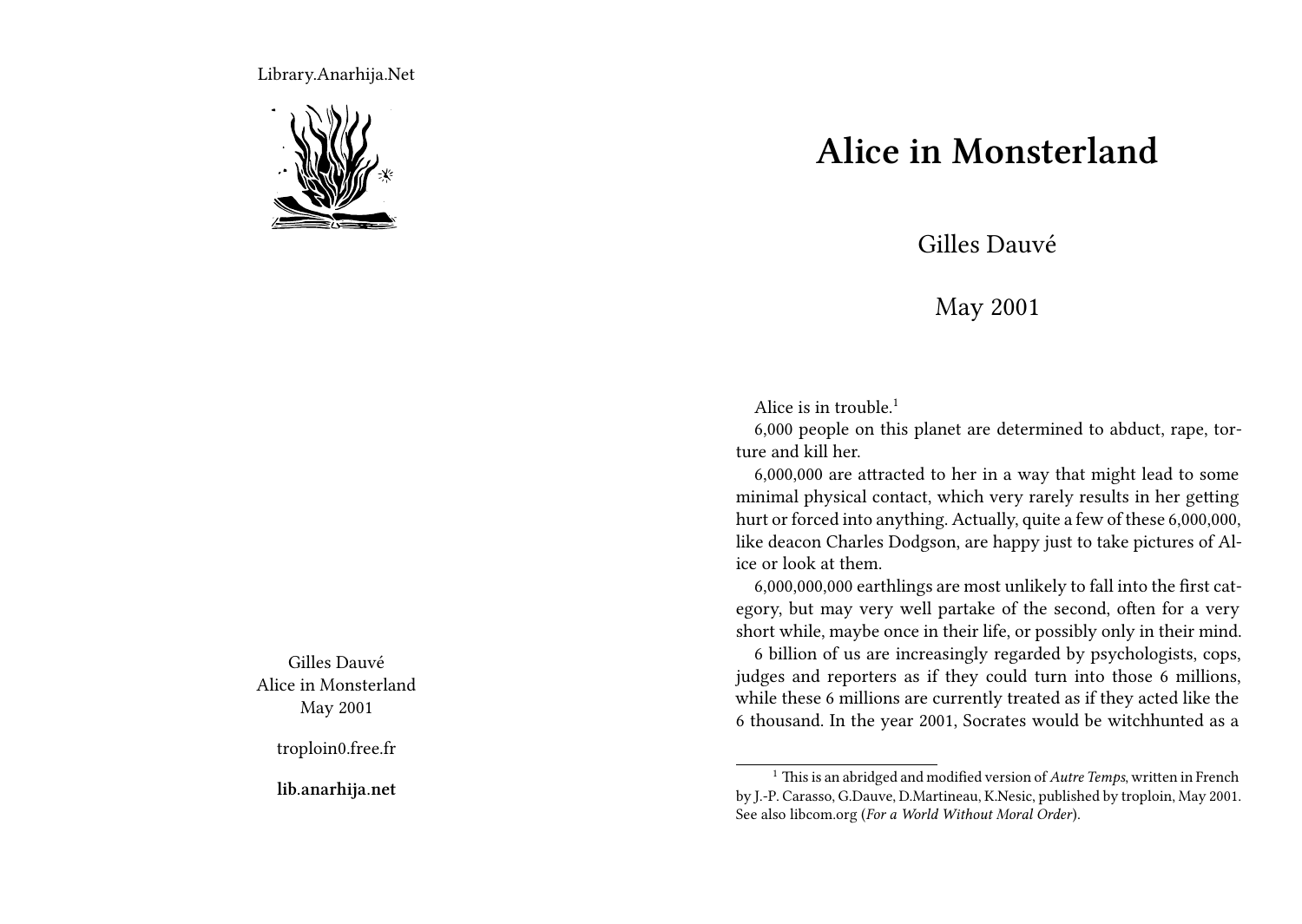child molester, and Oxford University would sack Lewis Carroll as a child pornographer.

**Paedophilia**; paraphilia in which children are the preferred sexual object.

Paraphilia; a preference for unusual sexual practices.

(*Webster's* dictionary, 1993)

After Freud, it is hard to believe that there is such a thing as a clear cut easily defined "sexual object".

It would be absurd to include Don Juan and Juliet's Romeo in the same category of "lovers". Whoever enjoys torturing cats is zoophobic, not zoophilic. A man like Dutroux in Belgium was raping and killing teenage girls and women. A man like Andre Gide would make love to young boys. Why amalgamate two utterly different types of behaviour in the same notion of "paedophilia"? Only Law and Order politicians call "drug addicts" both the hash smoker and the person who needs his fix twice a day. "Paedophilia" is just as intellectually relevant as "drug use". We're all paraphiliac.

Kids are indeed mistreated in this world, in more ways than one. Some are marked for life by a forced sexual encounter in their youth. Lots are scarred by their family (in whose protective-repressive womb most unwanted sex occurs).

Our world deals with sexual horror as with all others. It perpetuates those conditions that breed it, puts it into words and behind walls, acts as if we were safe, and moralizes us while waiting for it to re-emerge.

Nobody denies the existence of child sexuality any more: Freud can't be as easily suppressed as Reich. But this sexuality is turned into a fortress no one has access to. Can we imagine, as in *Brave New World*, a father, a mother, a teacher or a social worker discreetly closing the door behind which two boys, or two girls, or a boy and a girl both aged 12, would be engaged in some sex play? The *Sun* reader would smack the kids, the *Guardian* reader would gently lecture them, and the young ones would probably pay a visit to the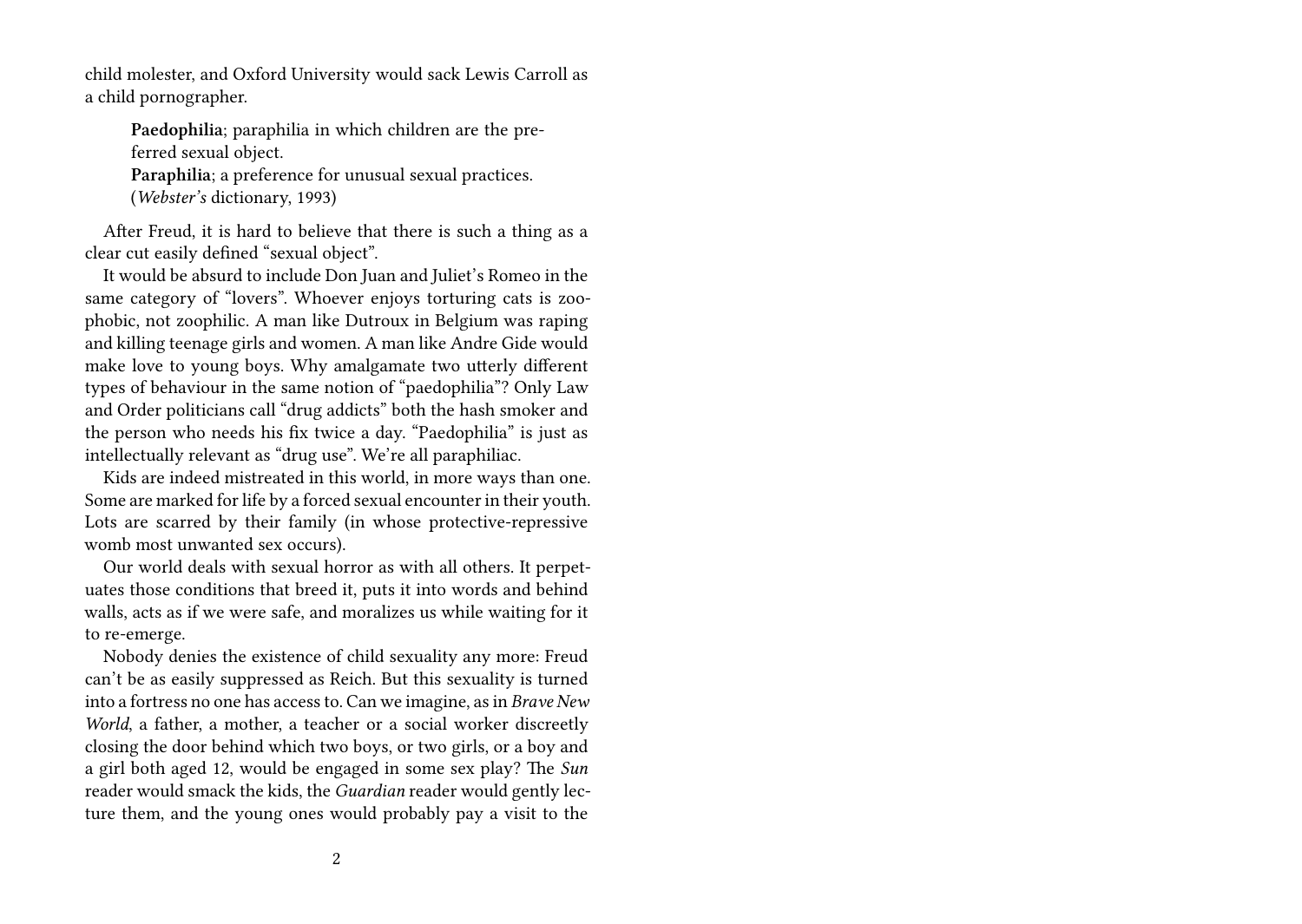psychologist's office. Children's right to their own sex life means prohibition. Adults legally reserve themselves one single right over sexuality between children: to ban it altogether. Better forbid a sex act than risk sex abuse, that's the logic.

The same logic would justify a strict regulation of adult sex relationships, which can involve violence. Let's see for a moment adult sex as child-adult sex is usually perceived, i.e. only in its villainous and bloody aspects. Then any male should regard himself as a potential Jack The Ripper, and any wife should fear to be penetrated against her will by her husband every night.

This civilization is incapable of addressing child-adult relationships.

"What we call a child today, is our regret for the loss of an immediate relation with the world, of a connection between the intimate and the exterior: when Otherness, be it a human being, a rotten leaf, a river going through a copse or a dead owl in the attic, appeared in such plenitude that it formed part of us and enveloped us. Childhood is our sorrow for having had to undo all this, and is also the means to take revenge: I love the child because he is my childhood, and hate him because he points to my vanished childhood."<sup>2</sup>

We are neither born guilty nor innocent. There is no happy benevolent nature that would spontaneously choose altruism against selfishness, and cooperation against aggression. It is an illusion to suppose that human creatures are born good, then only perverted under the pressure of authority, class and State, until their underlying basic goodness is set free from the chains of repression. This vision merely takes as its starting point the original sin creed (whereby man is always inclined to ignore or enslave his neighbour, and only acts socially through the Law), and turns it upside down. Although

<sup>2</sup> C.Gallaz, *L'lnfini*, n.59, 1997.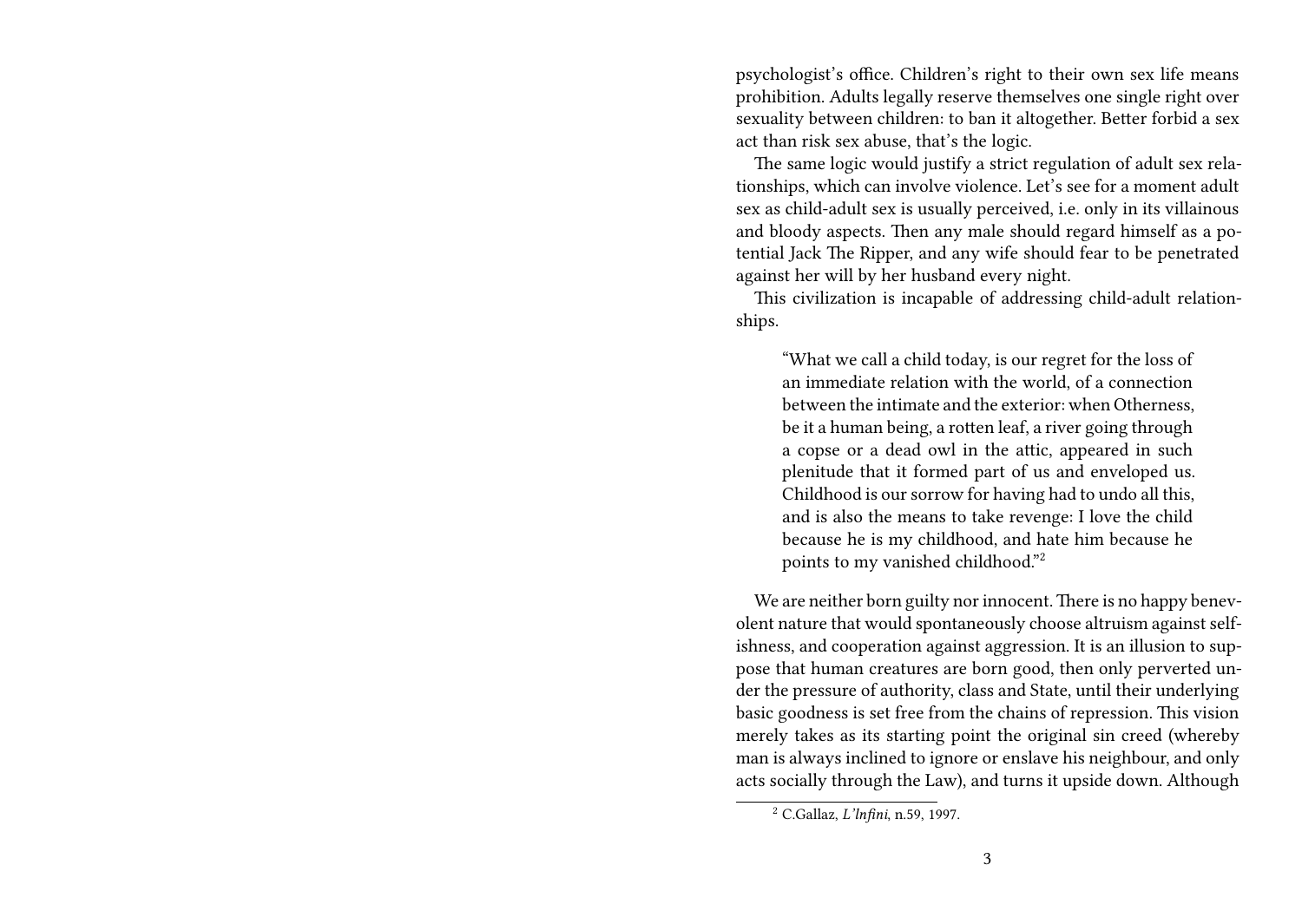the "optimistic" outlook is more palatable than its "pessimistic" counterpart, a human perspective has to supersede this symmetrical opposition.

Crime and violence cannot all be explained by the material and mental shackles of class. The freest society will never do away with the possibility of "anti-social" behaviour. But a *Gemeinwesen*, a being-together might reduce it to a minimum (whereas exploitation societies multiply it), and be able to live with it, to re-absorb most of it (whereas exploitation societies sweep it under the carpet). Communism might witness crimes, probably not the concept of the "criminal".

The question: What would become of child-adult relation in "communism"?, can only be answered by questioning the question. Marx opposed ideal Utopian plans (which often contained illuminating insights) with the *critique* of the existing social and mental order: critique of philosophy and Law, critique of the Jewish question, critique of economy…

Any present solution to the problem is wrong, because it is based on "child" and "adult" as they are currently defined. All we know is that a child is not a miniature adult. An insurmountable difference separates and binds them. The problem arises precisely because this distance gradually disappears as the child grows up, as it does not, for instance, between humans and animals.

What is to be done? Kids don't live on another planet. There is a child sexuality, and even mutual seduction between child and adult, but everything is not possible at every age. I talk to a baby who is still unable to reply in words: I don't read him *The Society of the Spectacle*.

As regards sex as well as other matters, "public debate" means nothing but us being presented with pressing issues waiting for their solutions: mad cows, work harassment, global warming, paedophilia, speculation, etc. Each of them contains an element of factual truth, set in such a way as to lead to a variety of answers all within the scope of what present society can understand and admit.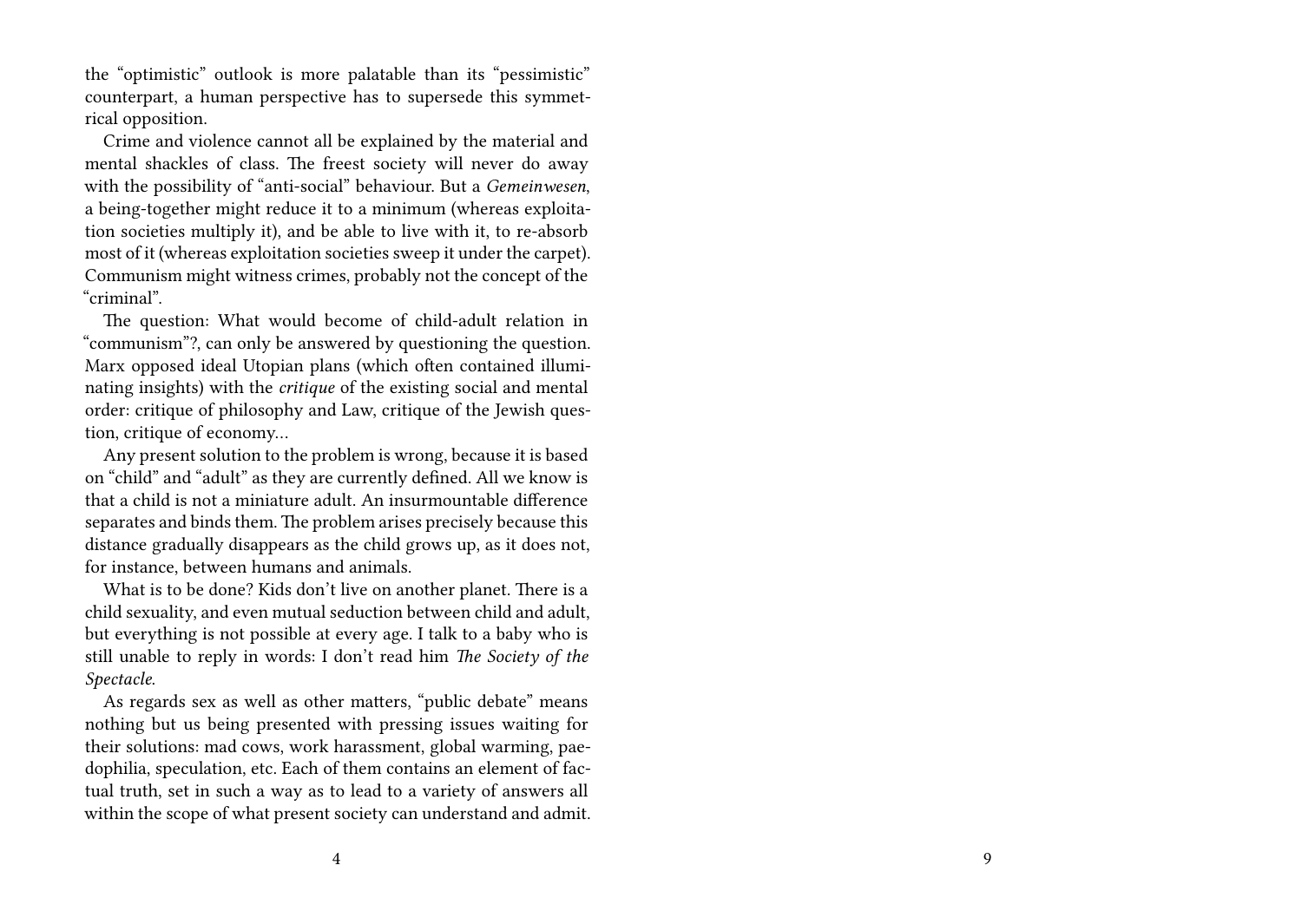exploitation of kids is only the most visible and obnoxious form of their transformation into "mere articles of commerce".<sup>3</sup>

Well-wishers want to give the child the same rights as the adult (plus a few more): they draw the logical conclusion from the fact that children's situation reflects our general conditions of life  $-$  except it's worse for children.

As long as money rules, human beings will be bought and sold, there's no reason kids should escape this if they're marketable, and a whole host of remedies will only regulate the traffic: commodity with a human face.

Law never goes against the foundations of society. Some Greek philosophers refuted the existence of the gods; hardly any opposed slavery.

This society holds as a principle that sexual consent on the part of a child is not valid, because he can't know what he really wants and needs. But his needs and wants are considered valid when they concern his right to buy and enjoy. In the very same way as the customer is said to be always right, so the child is supposed to be. The child exists as a separate category which is a sad caricature of the adult. A boy or girl of 5 is increasingly treated like the rest of us capitalized human beings: he or she is a consumer, and is given rights, which are of course imposed as much as guaranteed.

One of the worst things that can be done to a human being is to treat him as if he existed only in order to be protected. Worse still, if his acts are banned in the name of his own freedom.

A child's rights are absolute as he is held irresponsible of anything. When society, i.e. the State grants him its complete protection, it deprives him of any autonomy. He's given every right, except the right to know what he wants, in other words the right that would give some content to all the other rights.

There's no better definition of that modern invention, childhood. A child stops being a child as he enters the age when he can be sent to prison.

Alice is in trouble, deep trouble.

The State usually proposes central control, and the left even more of it, albeit in democratic forms.

People like the writers of this text are regarded by reformers as impractical out-of-the-worldists. Yet everyone has to be judged according to his own values: let's ask the realists about their own achievement. If we listen to a whole army of criminologists, sociologists and social workers, in spite of their dedicated efforts over several decades, what is known as paedophilia is reported to be on the increase. Couldn't it be that this society reinforces the evils it pretends to cure, and instead of solving them shifts them from one place to another? It regulates capital by developing State power and oligopoles that eventually lead to deeper crises. It gets rid of crime by putting more and more people in jails that breed criminals. It decreases pollution by new technologies that portend alternative disasters.

Let those who have a vested interest in the continuation of this world take part in such debates. We have no solution to what present society describes as its most pressing emergencies.

The paedophilia issue is as much a product of this world as any other. Childhood as we know it is a creation of modern times. Most traditional societies, for better or worse, thought of kids as young adults. Industrialization separated work from non-work, productive time from other social acts, and created a much more rigid division between the non-worker and the worker, leading to a growing differentiation between child and adult. (This was also the time when "retirement" came into existence.) Early industrialists used child labour inasmuch as they made profit out of cheap unskilled labour in general, women and children particularly. When kids ceased to be exploitable (partly under workers' pressure), society "discovered" childhood as a totally distinct moment in life, one that has to be socialized and systematically taught (whereas before only a minority got some schooling). Over a century later, consumer society "discovered" teenagehood as a specific phase requiring special attention, and of course mobilizing its own experts.